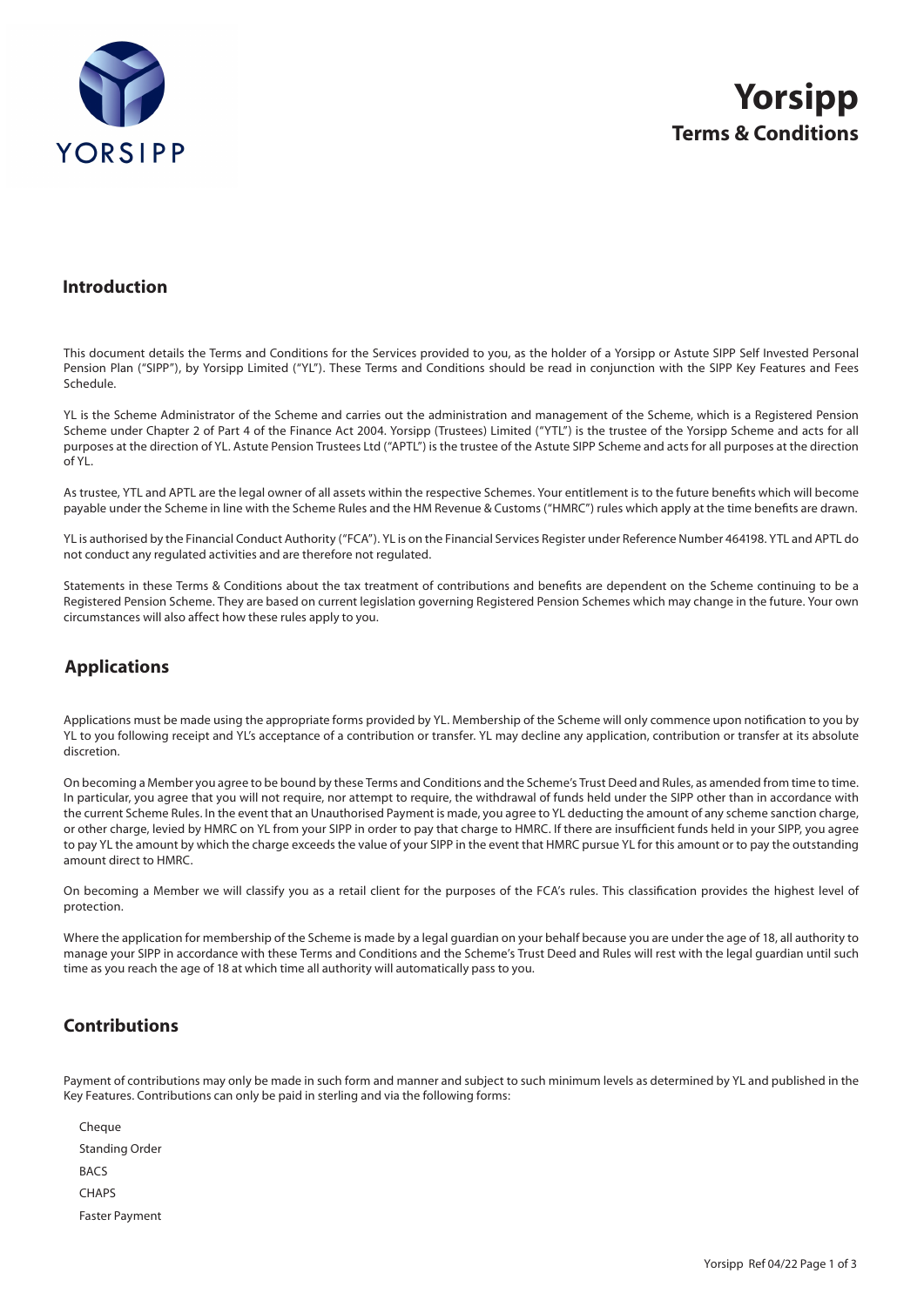# **Transfers Payments into the Scheme**

You may arrange for a transfer from any other UK Registered Pension Scheme to the Scheme.

A transfer payment can be made in cash or other acceptable assets. However, where a transfer consists of assets being moved in-specie, YL requires a list of assets from the transferring scheme and will confirm which assets can be accepted into your SIPP.

YL will not incur any liability for any delay caused by the transferring scheme, except to the extent any loss arises from YL's own negligence, wilful default or fraud.

Valid transfers received by cheque will usually be available for investment within five Business Days. Banking system failures outside of YL's control may sometimes make this period longer. If a payment is not subsequently honoured by the payer, an appropriate adjustment will be made to the SIPP Account and a reasonable charge levied to your SIPP for costs will be applied.

### **Transfer Payments out of the Scheme**

You can choose to transfer your pension to another provider at any time. If the transfer payment is to another Registered Pension Scheme, the transfer will not give rise to any tax charge. Any transfer overseas can only be made to a Qualifying Overseas Pension Scheme ("QROPS") and may be subject to a tax charge.

If you transfer a pension in payment, the transfer must continue to be used to provide income withdrawals under the receiving scheme.

#### **Services**

YL will provide the following services:

- Setting up administrative records and systems to establish and maintain your SIPP in line with HMRC and other regulatory requirements;
- Maintenance of administrative records and systems to receive contributions, transfers and pay benefits as appropriate;
- Recovery of basic rate tax on contributions where appropriate;
- Provision of certificates to verify contribution payments, if required;
- Dealing with day to day general correspondence and telephone enquiries in relation to the administration of your SIPP; and
- Such other services as may, from time to time, be necessary to effectively administer your SIPP and comply with HMRC or any other regulatory requirements.

# **Pension Administration Charges**

All charges in connection with the SIPP, as at the day your SIPP is established are detailed on our Fee Schedule. All fees are inclusive of VAT. Fees are payable in advance. Recurring annual fees will normally be deducted on the 1st working day of the month in which the anniversary falls. YL reserves the right to charge reasonable interest for late payment of charges.

All fees are deducted from the Trustee Bank Account ("TBA"). If there are insufficient funds available in the TBA then YL reserves the right to give instructions to sell any investment, at our discretion, to cover these charges. You are responsible for ensuring that there is always sufficient cash available in the TBA to pay all fees or benefits when due.

YL may alter their charges, or the method of collection of their charges, from time to time by 30 days' written notice given to you to your last known email or postal address.

#### **Investment Instructions**

These instructions must be provided to us in writing with your signature; a fax of this instruction is acceptable. Where you have provided and verified an email address we may accept these instructions electronically.

The instruction must be clear and concise and must provide all the necessary details to identify which investment is to be purchased or sold. Where necessary the relevant application form should also be provided to allow the transaction to take place.

If you have indicated on your application form that you wish your Financial Adviser to make investment instructions on your behalf the above conditions will apply to their instructions.

Investment instructions will only be acted upon if they are permissible and there are sufficient available funds to cover the transaction and any associated costs.